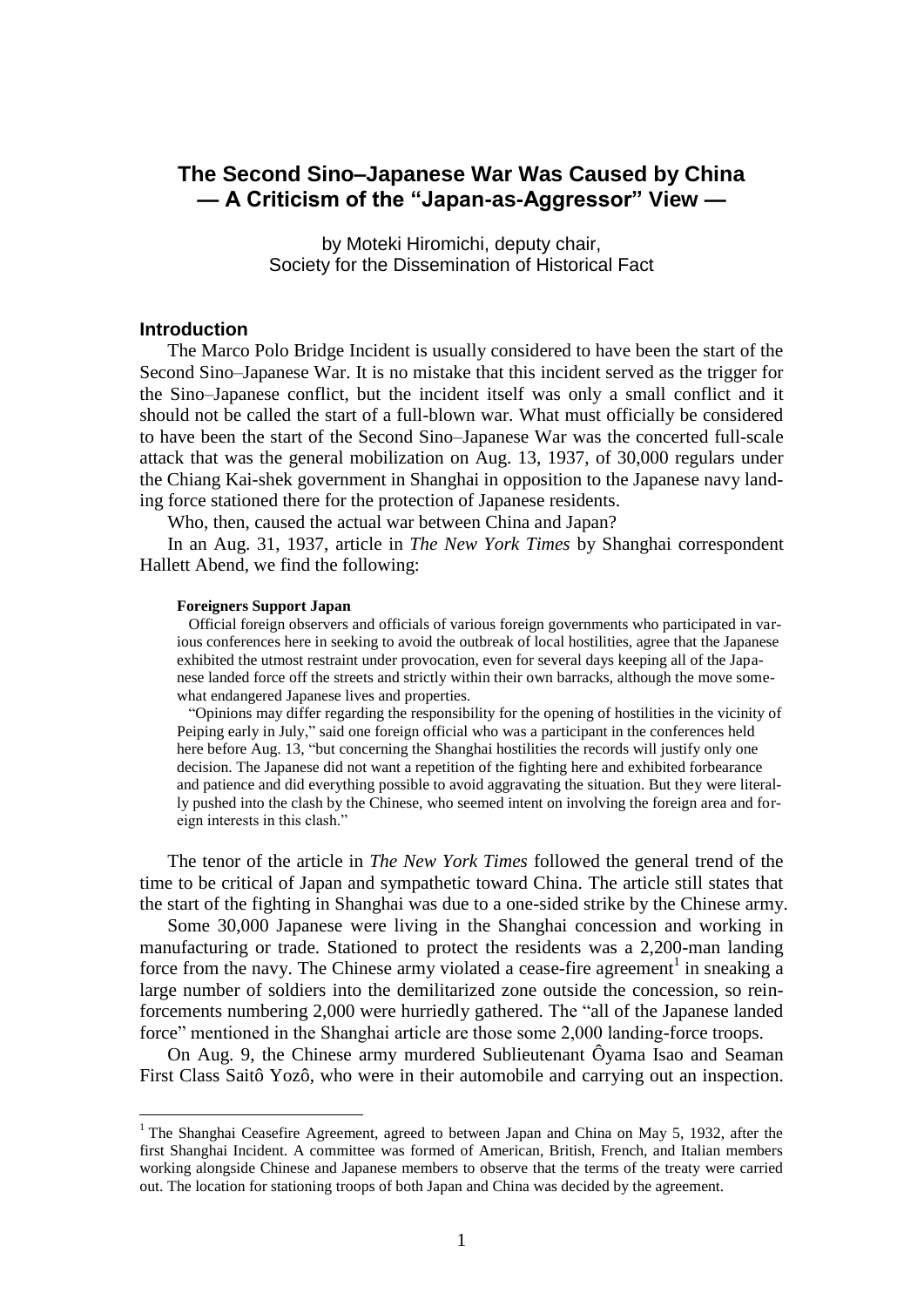The Chinese obstinately insisted that they had been attacked and returned fire, bringing out the body of a Chinese Peace Preservation Corps soldier as evidence, but the bullet damage indicated clearly their deaths had not been because of the Japanese. The book *Mao* (by Jung Chang and Jon Halliday, Anchor Books, 2005) explains that the incident was orchestrated by Gen. Zhang Zhizhong, the defensive commander of Nanking and Shanghai and a Communist Party member who had infiltrated Chiang's high command, to force Chiang Kai-shek to decide to attack the Japanese forces.<sup>2</sup>

The Chinese regulars surrounding the concession numbered more than 30,000, the core of which was the elite 88th Division. On the 13th the offensive began, and on the 14th the Chinese began simultaneous aerial bombardment as well. I will show how these attacks led to the outbreak of full-scale war later.

In any case, it was clearly the Chinese who were the ones who set the course for war. It is distinct truth that Japan was dragged into a war she did not want. The launching of a concentrated attack by regular army troops against civilians and soldiers stationed in accordance to treaty is, speaking in terms of international law, committing "acts of aggression" — regardless of whether they are inside their own country.

## **The Marco Polo Bridge Incident was also orchestrated by China**

The article in *The New York Times* said, "Opinions may differ regarding the responsibility for the opening of hostilities in the vicinity of Peiping early In July." It was a conflict that became the impetus for what followed, but in point of truth, this, too, was clearly a conflict that had been orchestrated by the Chinese.

This is clearly written in the local cease-fire agreement<sup>3</sup> that was concluded on July 11, four days after the actual shooting incident. The first item on the three-item cease-fire agreement says: "The representative of the 29th Route Army expresses his regrets to the Japanese forces, and declares that those formerly responsible will be punished, and those who will in future be responsible will take precautions to never again provoke such an incident." China clearly assumed the responsibility. The 29th Route Army was a force of approximately 150,000 controlling northern China under the command of Gen. Song Zheyuan. The opposing Japanese forces stationed there<sup>4</sup> were no more than 5,600, so is impossible to say they were an overwhelming force in position to press for an unreasonable cease-fire deal. Afterward, China made out as if to say it did not exist, but that is preposterous. First of all, the document exists. The third item on the agreement says, "In light of the incident resulting from guidance from the so-called Blue Shirts Society, the Communist Party, and all manner of other anti-Japanese organizations, we will in future undertake counter-measures against them and supervise them thoroughly." The work of putting the particulars of the

<sup>&</sup>lt;sup>2</sup> "But on 9 August, at Shanghai airport, an army unit hand-picked by ZZZ [=Zhang Zhizhong] killed a Japanese marine [*sic*.] lieutenant and a private [*sic*.]. A Chinese prisoner under sentence of death was then dressed in a Chinese uniform and shot dead at the airport gate, to make it seem that the Japanese had fired first. The Japanese gave every sign of wishing to defuse the incident, but ZZZ still bombarded Chiang with requests to launch an offensive, which Chiang vetoed." Mao, p. 198.

<sup>&</sup>lt;sup>3</sup> Agreed to by Qin Dechun, acting commander of China's 29th Route Army, and Matsui Kyûtarô, head of the Japanese Army Beijing Special Military Agency.

<sup>4</sup> According to the Boxer Protocol, agreed upon by eight nations, including Japan, Great Britain, America, and France, in 1901 after the Boxer Rebellion was put down, stationing troops for the defense of the residents in the Beijing and Tianjin areas was allowed. At the time, America stationed 1,200 and France 1,800, while Japan stationed 5,600. This was because the Japanese living in the Beijing area were more populous — some 33,000. Looking at the civilian-to-military ratio, Japan was 6:1, America 2:1, and France was 1:3. Proportionally speaking, Japan had far and away the smallest military force.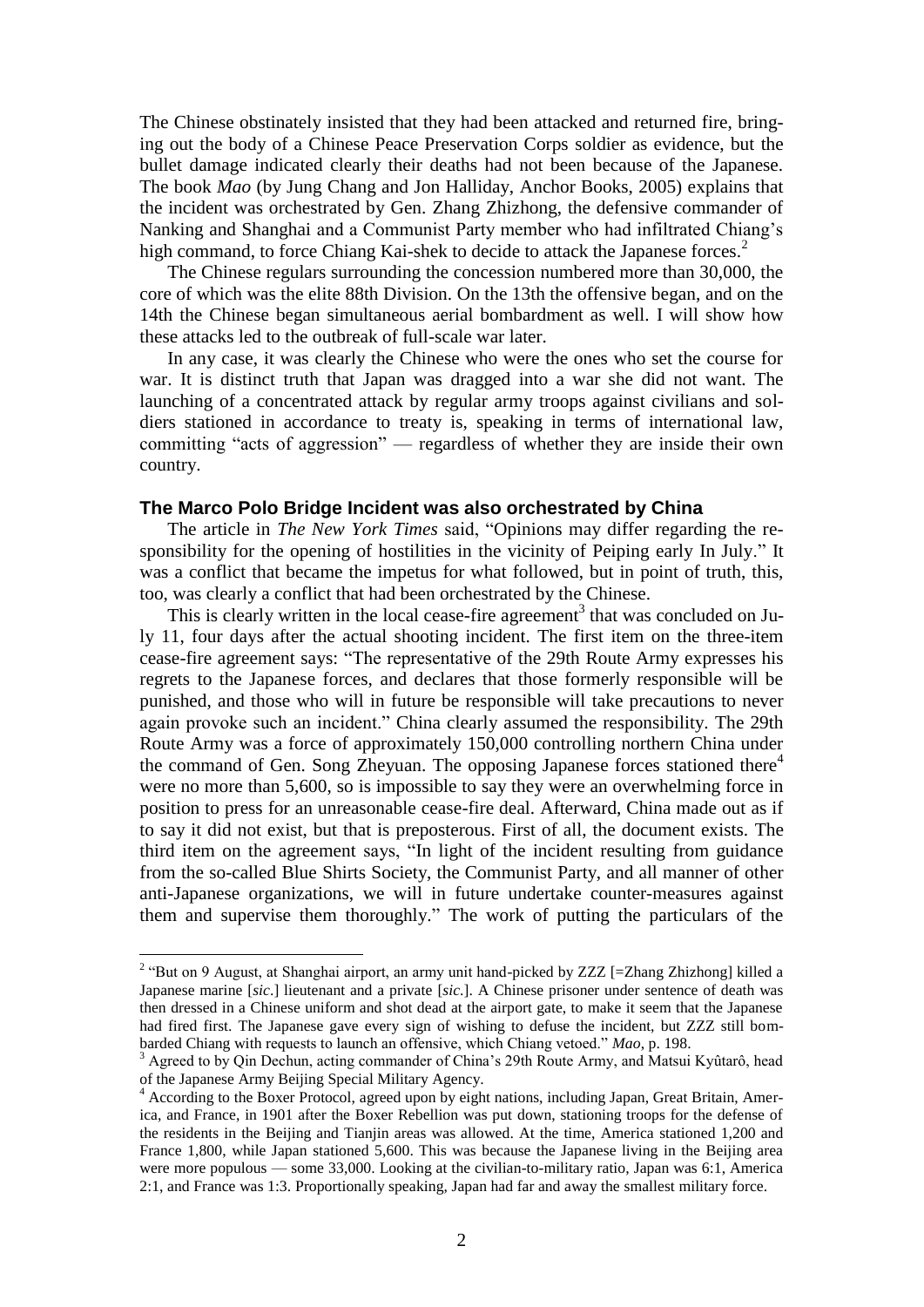agreement into operation went forward, and later, on July 19, the pact was concluded. It is true that, for her part, Japan labored to that point to observe the terms of the agreement even while acts in violation of it frequently took place. Nothing could be done about China's repudiation of the existence of the agreement. In other words, not only did the Japanese military not set the course, the responsibility rests entirely on the shoulders of the Chinese.

## **There was a need for a Chinese attack**

In the first place, there was absolutely no reason for Japan to make an attack. It goes without saying that it would be insane if the only 5,600 troops stationed there were to plan an attack on the 150,000-man 29th Route Army. Moreover, if one were to speak of the full might of the Japanese army — in Japan, in Manchuria, in Korea, and in China — it would have been roughly 250,000 men. Compared to this, China had 2.1 million. Of that number, 500,000 had received training in modern tactics and equipment from leadership under German military advisors. In addition, Japan's greatest potential enemy was the Soviet Union, and the Soviets had a large military force of 1.6 million, 400,000 of which had been dispatched to the Soviet Far East. Given all these conditions, it would have been foolish for Japan to open hostilities in northern China, and there were no plans for any such thing.

In China at that time, however, there was an overwhelming predominance of those advocating war against Japan. Excluding the peasantry, the urban residents of China had a burning desire for war and were confident of victory. One could look at all of the newspapers published in China at the time, and the situation would be obvious. The book *Nitchû Sensô: Sensô o nozonda Chûgoku, sensô o nozomanakatta Nihon* (―The Second Sino–Japanese War: The China that wanted war, and the Japan that did not want war")<sup>5</sup> provides a detailed account of this. Those advocating war at the time can be broadly broken down into three groups. First were the radical intellectuals, students, and urban citizens; second were members of the Chinese Communist Party; third were the provincial military cliques. As supporters of the radical public opinions of the leaders of the intellectuals and others, the Communist Party and the military cliques used their opposition to the stance of the government of Chiang Kai-shek and advocated war as a more profitable goal.

The Communist Party in particular used the anti-Japanese stance as their most powerful political weapon. The Chinese Soviet Republic, established in November, 1931, in Ruijin in Jiangxi province, issued a proclamation of war against Japan in the name of the Central Government on Apr. 26, 1932. (On Sept. 18, they also issued an "official" proclamation of war by telegram.) In addition, in August of 1935, in accordance with the Comintern's "Anti-Fascist United Front" directive, they issued a declaration of anti-Japanese patriotism. Then, in December of 1936, the Xian Incident took place. Chiang Kai-shek, setting out to urge his soldiers to fight more vigorously in the subjugation of the Communist Party, was kidnapped by Marshal Zhang Xueliang, who was the north-eastern commander in charge of those activities. Chiang was pressured into working with the Communist Party to put anti-Japanese conflict into practice. The Nationalist Party's confrontational line toward the Communist Party was diverted, and the anti-Japanese sentiment swelled all the more.

#### **And then, the Marco Polo Bridge Incident occurred**

<sup>5</sup> Kitamura Minoru and Lin Siyun**,** *Nitchû Sensô: Sensô o nozonda Chûgoku, sensô o nozomanakatta Nihon* (The Second Sino–Japanese War: The China that wanted war, and the Japan that did not want war) (Tokyo: PHP Kenkyûjo, 2008), pp. 3, 72–90.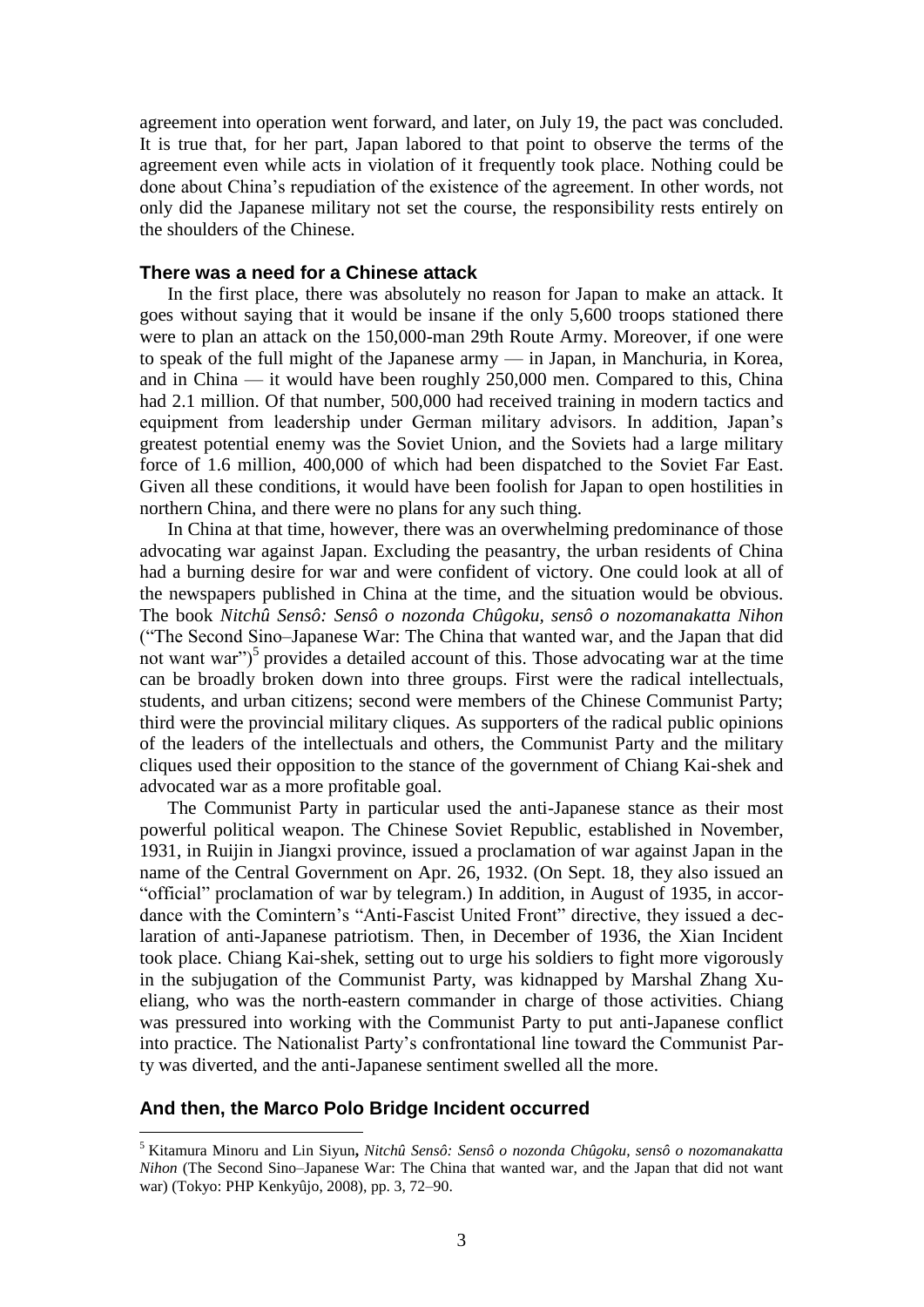Given the circumstances, it was only a matter of when and where that a not unexpected strike on the Japanese would happen. On July 7, 1937 the Marco Polo Bridge Incident took place.

The 135 men of the Japanese army's 8th Company, having given prior notice to the 29th Route Army, conducted maneuvers on the dry riverbed near the Marco Polo Bridge. As the map (attachment 1) shows, the maneuvers began in front of the bridge at a position about 400 meters distant from the Marco Polo Bridge wall (the Wanping Fortress wall) and the embankments that were the Chinese army bunkers, and at about 10:40 PM, just before the maneuvers were to end after a 400-meter advance, several shots were fired into the Japanese positions. After that, ten-odd shots were fired from the direction of the embankments. A few hours later at 3:25 AM, there were three more shots; and at 5:30, after taking fire a fourth time, the Japanese forces finally responded with their own fire. This was seven hours after the first shots had been fired.

It was therefore only natural that the 29th Route Army would admit total culpability in the cease-fire agreement signed on the 11th.

As I have already shown, it said, "In light of the Incident resulting from guidance from the so-called Blue Shirts Society, the Communist Party, and all manner of other anti-Japanese organizations, we will in future undertake counter-measures against them and supervise them thoroughly." The commanders of the 29th Route Army, too, weren't completely certain who it had been that had fired the shots, but they certainly inferred that their suspicions were that it had been members of the Communist Party.

It was natural that the Chinese Communist Party, who continued to cry for total anti-Japanese action, would try to continue causing clashes, but the truth was that at the time the Communist Party found itself facing a serious predicament. To be sure, with the Xian Incident, Chiang Kai-shek had ceased attacking the Communists and he promised to forge cooperation and connections with the Communist Party; but he thrust strict conditions one after another at the Communist Party, and half a year later, around June of 1937, relations between the Nationalist and Communist parties were on the verge of a breakdown. Edgar Snow wrote,

But by June 1937. Chiang Kai-shek had scattered and demoralized the once-powerful Tungpei Army, moved his own forces into Shensi, and again was blockading the Reds---Once more they now seemed to face the choice of total surrender or encirclement and disaster, or retreat to the northern desert.<sup>6</sup>

The Communist Party was launching itself upon an enormous gamble to break the predicament. A large number of Communist Party members had slipped into the ranks of the 29th Route  $\text{Army}^7$  and fanned anti-Japanese sentiment, and those caught up in that fervor caused the shooting incident of 10:40 PM on July 7.

## **Immovable proof that the Communist Party planned it: the 7-8 circular telegram**

**<sup>6</sup>** Edgar Snow, *Random notes on Red China, 1936-1945,* Harvard University Press, Cambridge, 1957. Preface.

<sup>7</sup> Thanks to Chinese publications it is now clearly known that a large number of Communist Party members had slipped into place in the 29th Route Amy, including four staff officers (one of whom was the deputy chief of staff, Zhang Kexia), the local deputy propaganda chief, the intelligence bureau chief, battalion commanders, and others. Wang Jianying, ed., *Zhonggong zuzhi ziliao bian* [Compiled documents on the Chinese Communist Party organization] (Hongqi Publishers, 1983); He Husheng et al., ed., *Zhonghua renmin gongheguo zhi guan zhi* [People's Republic of China workers' and officials' aspirations] (Zhongguo Shehui Publishers, 1993).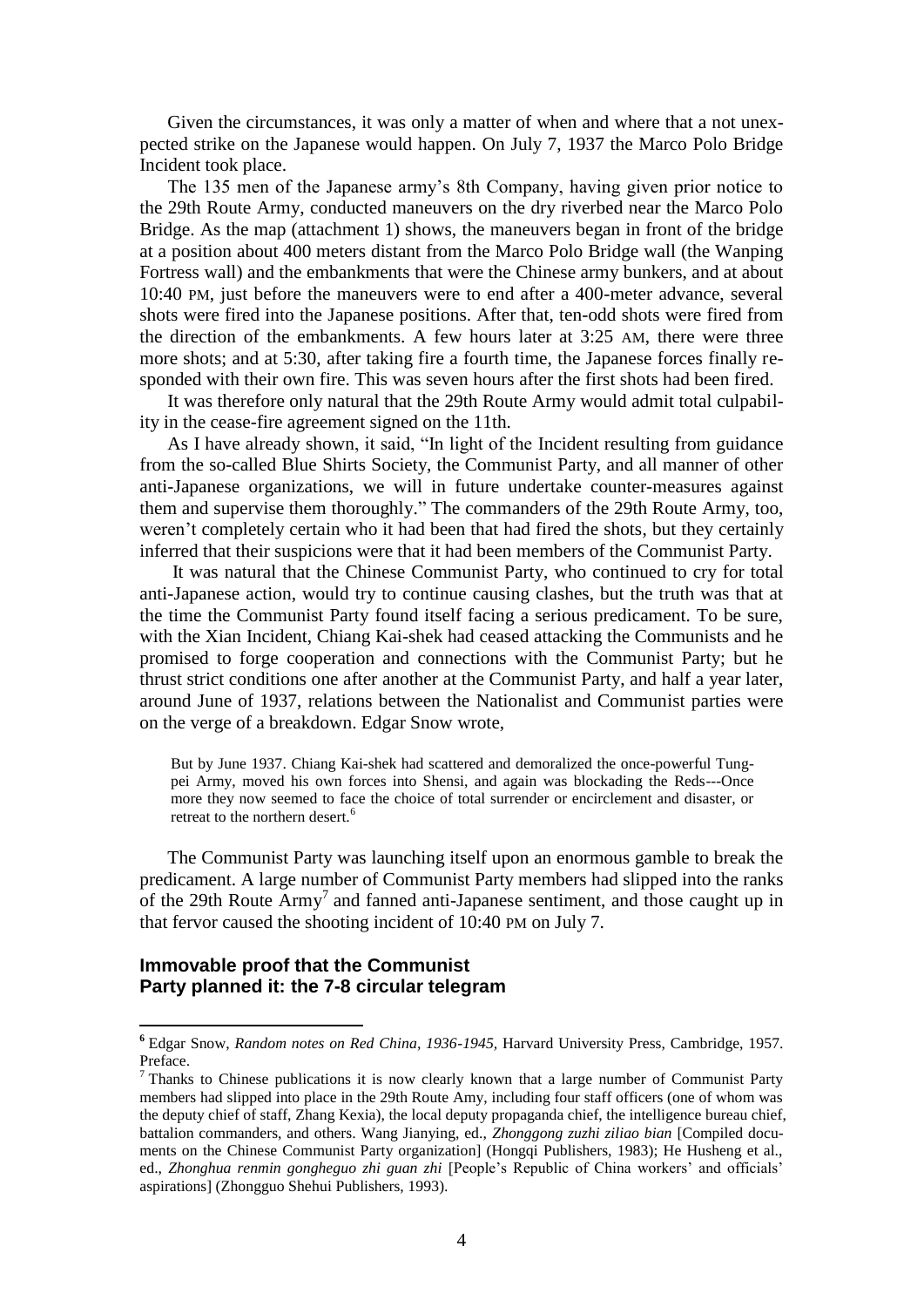It is now 100 percent clear that it was the Communist Party who had caused these incidents. On the 8th, the day after the shooting incident, the Communist Party sent a long telegram from Yan'an in the name of the Central Committee to all the powerful people in China (starting with Chiang Kai-shek), the newspapers, those affiliated with the Nationalist government, the army, and other organizations and associations. In official Communist Party histories, it is given special mention as "the 7-8 circular telegram.‖ Moreover, on the same day, the same kind of telegram was sent under the names of Mao Zedong and six other military leaders to Chiang Kai-shek, Gen. Song Zheyuan, and others.

As I mentioned before, the Japanese army first began to return fire at 5:30 on the morning of the 8th. It follows from circumstances of transmission at the time that though the counter-offensive began on the 8th, for this intelligence to be in-hand on the 8th to comprise what had transpired and to create the long text, and to gain the approval of the Central Committee, then draw it up as an official telegram and to send it all over the country, etc., is totally impossible. The only possibility is that it had been prepared in advance.

In point of fact, it *had* been prepared in advance. Evidence to that exists today. The chief of the China Expeditionary Force Intelligence Department Beiping (Beijing) Office, Col. Akitomi Jûjirô, said: "Late at night immediately following the incident, the Tianjin Special Intelligence Section radio operator intercepted an urgent wireless transmission from a transmitter we believe to be on the grounds of Beijing University to the Communist military headquarters in Yan'an. It repeated ‗*Chenggong-le* [success!]' three times.‖ (*Sankei Shinbun*, Sept. 8, 1994, evening edition.) He said that at the time they had no idea what it meant. It is clear now. They were relaying to Yan'an that their stratagem at the Marco Polo Bridge had succeeded. The creation of that telegram was carried out immediately in Yan'an. Then, on the morning of the 8th, after having confirmed that Japan had begun firing back, they sent the long telegram in great numbers all over the place. The criminals who started the war were the Chinese Communist Party.

Edgar Snow wrote about the Marco Polo Bridge Incident as if the Japanese Army had caused it, which rescued the Communist Party from their great predicament of June. He wrote:

Now a second stroke of luck opened up the broadest and most fertile opportunities for them. For it was in the following month that they were extricated from their precarious position only by Japan's "providential" major invasion of China, which gave Chiang no choice but to shelve any and all plans for another annihilation drive.<sup>8</sup>

While they planned it themselves, they repeatedly said that the Japanese attack had been a Godsend. As I have already presented, it was the Chinese who caused the incident. Above all, there is no way a Japanese force numbering merely 5,600 would have launched an attack, and that is not what happened. There was the cease-fire agreement on the 11th, but there were repeated violations of that agreement on the Chinese side — whether by the army itself, or by persons unknown. There were also large-scale cease-fire violations by the Chinese army such as the Langfang Incident and the Guang'anmen Incident. On July 27, the Japanese government, which had consistently followed a policy of non-expansion of the conflicts since the incidents occurred, finally determined to dispatch three army divisions into the Chinese interior, and on the 28th sent notice to the 29th Route Army that it was war.

<sup>8</sup> Snow, *op. cit*., Preface.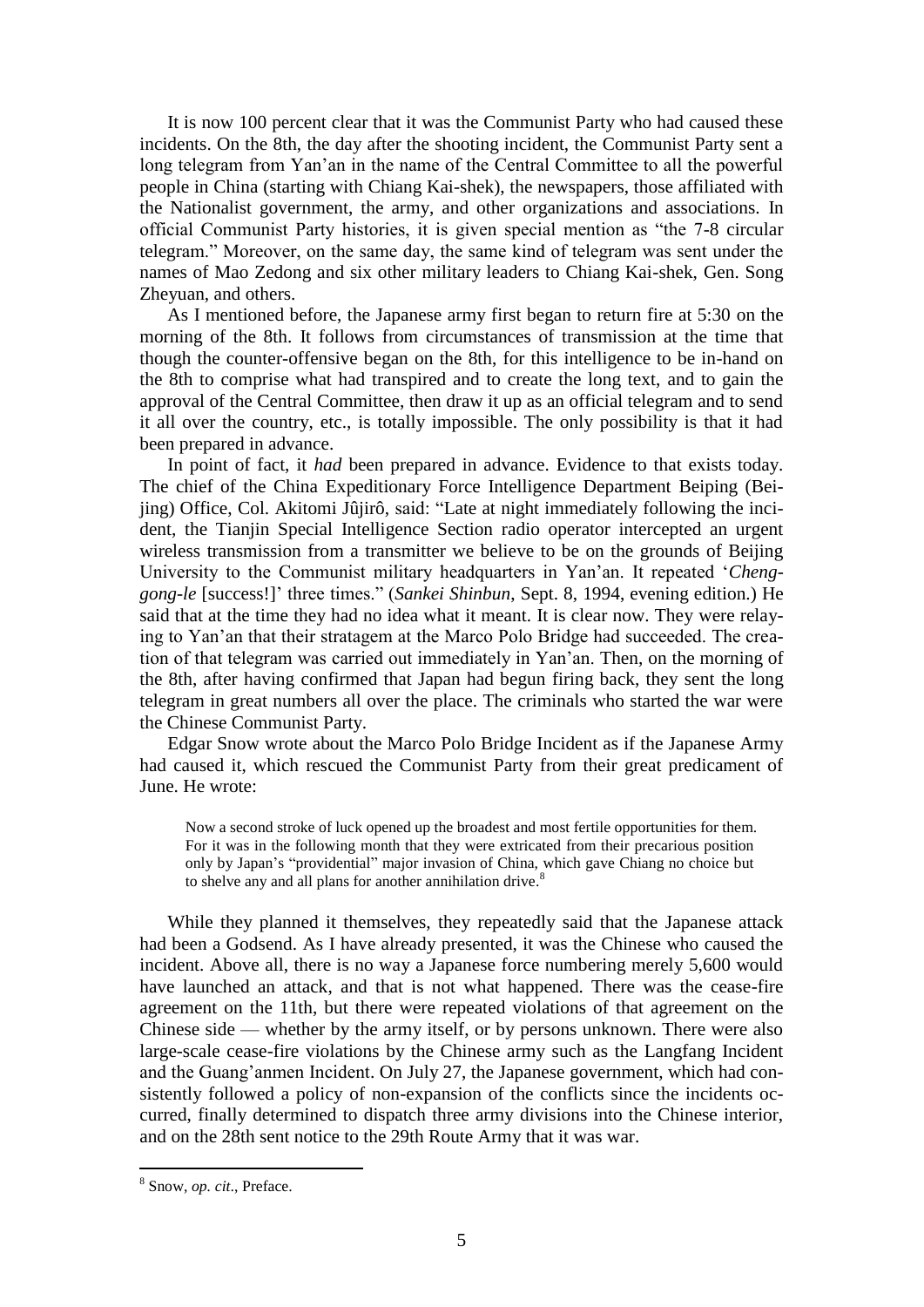# **The Communist Party that planned on escalating the Marco Polo Bridge Incident**

While it is untrue that there was a concerted attack by the Japanese military, Snow, in his writings, let slip that the Chinese had desired exactly that. They were delighted that Chiang Kai-shek had had no choice but to abandon his operations to wipe out the Communists, but their true goal was going on and forcing him to fight the Japanese. Two of the items on a Comintern order issued after the Marco Polo Bridge Incident said:

- 1) You must stubbornly avoid localized resolutions and instead lead the way to full-scale conflict between China and Japan.
- 2) You must use every possible measure to accomplish the above goal and you must obliterate important people who betray the liberation of China with their localized resolutions and compromises toward the Japanese.<sup>9</sup>

We can clearly understand that in addition to aiming directly at breaking the deadlock of the Communist Party's predicament, the true goal of the Marco Polo Bridge Incident was to create a full-scale outbreak of hostilities between Japan and China. The Communists called for opposition against Japan, but rather than directly engaging the Japanese military themselves, their true goal was to cause a full-scale war between the Japanese army and the army of Chiang Kai-shek. With this, they could achieve their objective of guaranteeing the security of the Soviet Union; and bringing about the exhaustion and mutual destruction of both China and Japan was their long-term strategy for realizing a Communist Party victory. It goes without saying that 1949 was the realization of the ultimate goal of the Chinese Communist Party, which had implemented this global strategy.

## **The North China Incident and the Tongzhou Massacre**

 $\overline{a}$ 

The conflict expanded in keeping with the Communist Party's goal, and the Nanking government of Chiang Kai-shek also went forward with plans to send the army north. As I have already said, Japan was forced to change her policy of non-expansion and localizing the conflict, and decided to dispatch three divisions on July 27 and notified the 29th Route Army on the 28th that a state of war existed. It was an outnumbered military force, but with support from the Kwantung Army in Manchuria and the troops stationed in Korea, the Japanese army quickly gained total control of the Pingjin area (i.e., the Beijing and Tianjin areas).

Chinese Peace Preservation troops, taking advantage of an opening left by the movement of the outnumbered Japanese army, carried out a massacre of Japanese residents of the city. There were about 420 Japanese living in the town of Tongzhou, some 12 km east of Beijing. On July 29, the Japanese defensive garrison numbered merely 110 as their forces had made for an offensive in nearby Nanyuan. Peace Preservation Troops of the autonomous government of pro-Japanese Yin Jukeng were stationed in the town, but seeing the situation, they suddenly swooped down and attacked the small remaining garrison and the ordinary townsfolk. A barbarous act of mass slaughter unfolded. It was later established that First Unit commander Zhang

<sup>9</sup> Comintern Order (Directions to the Chinese Communist Party), July, 1937. All five items appear in: Political Affairs Bureau, Ministry of Asian Development, *Kominterun ni kansuru kihon shiryô* ("Fundamental documents concerning the Comintern").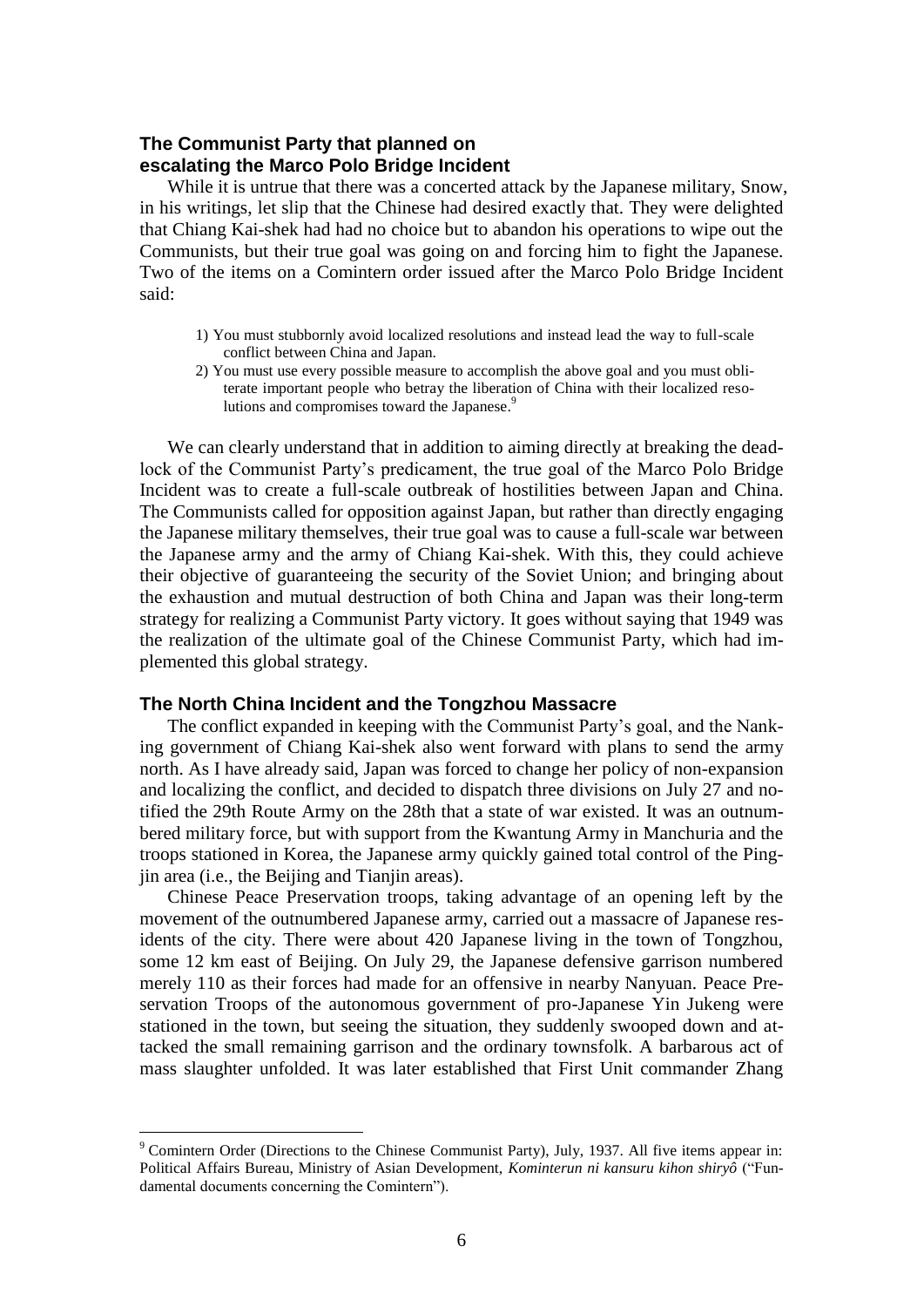Qingyu and Second Unit commander Zhang Yantian had been in contact with the Nationalist Party beforehand.

All manner of brutalities such as looting, acts of violence, indignities, and slaughter were directed toward a great number of innocent people, including the old, the young, and women. The number of the slain totaled 250.

In Asahiken (a Japanese restaurant) were seven or eight women, all of whom had been raped. They were shot dead, naked, with their privates exposed. Four or five had been stabbed in their privates with bayonets. Most of the Japanese men's bodies showed signs of having been strangled with ropes. Blood spattered the walls. It beggars description. (Testimony given at the Tokyo Trials by the witness Kayajima Takashi, commander of the 2nd Regiment, who rushed to the site on the 30th to rescue the town.)

At the entrance to Kinsuiro (an inn), I saw the body of a woman who looked to have been the proprietress. Her legs were facing the entrance, and she was covered only on her face by a newspaper. I remember that it seemed as if she had resisted considerably; the upper and lower parts of her body were exposed, and there were signs of four or five bayonet thrusts. It looked like her privates had been gouged out with an edged weapon, and there was blood everywhere. ... In the house of a Japanese family behind, two people — a parent and child — had been slaughtered. All the fingers of the child had been cut off. At the store of a Japanese citizen near the South Gate, the body of what seemed to have been the proprietor had been left in the street, his ribs exposed and his organs scattered. (Testimony given at the Tokyo Trials by acting 2nd Regiment Infantry Commander Katsura Shizuo.)

The cruel atrocities went on and on, and there are no words to describe them.

#### **The Nanking Massacre and the Tongzhou Massacre**

These witness statements do not speak of the Nanking Massacre, but it is possible that there are those who misapprehend that they do. To be sure, in the tale told by Chinese afterward purporting a Nanking Massacre, stories exactly like these, the manner in which things were done, examples of brutality and so forth, were common. I will write about the Nanking Incident later, but although no Nanking Massacre ever existed, it is an undeniable truth that there was a massacre in Tongzhou. An incident of brutality the like of which had never happened in Japan happened in China. In investigating the history of China, however, we find that such brutal incidents were not uncommon.

In reading the book *Chûgoku daigyakusatsu shi: Naze Chûgokujin wa hitogoroshi ga suki na no ka?* (A history of massacres in China: Why do the Chinese like kill- $(\text{img})^{10}$  by Shi Ping, a graduate of Beijing University, we learn that in China excessive by far massacres were repeated occurrences in ancient, medieval, and modern times, and even in the present day under the Communist Party rule. Particularly interesting is the fact that there *was* a Nanking Massacre. It was not in 1937, however, but in 1864 during the Taiping Rebellion, when Nanking, then the capital of the Taiping Heavenly Kingdom, was attacked and entered by an army commanded by Zeng Guofan. After Zeng Guofan's death, one of his staff officers, Zhao Liewen, wrote *Neng jin ju shi riji* (Diary of a capable, quiet gentleman):

Children, too, were the object of the slaughter, and many of the rank and file soldiery quite nearly made a game of the killing of the children and appeared to delight in it. As far as women were concerned, those under 40 were made instruments to slake the lust of the sol-

<sup>10</sup> Shi Ping. *Chûgoku daigyakusatsu shi: Naze Chûgokujin wa hitogoroshi ga suki na no ka?* (A history of massacres in China: Why do the Chinese like killing?) (Tokyo: Business-sha, 2007).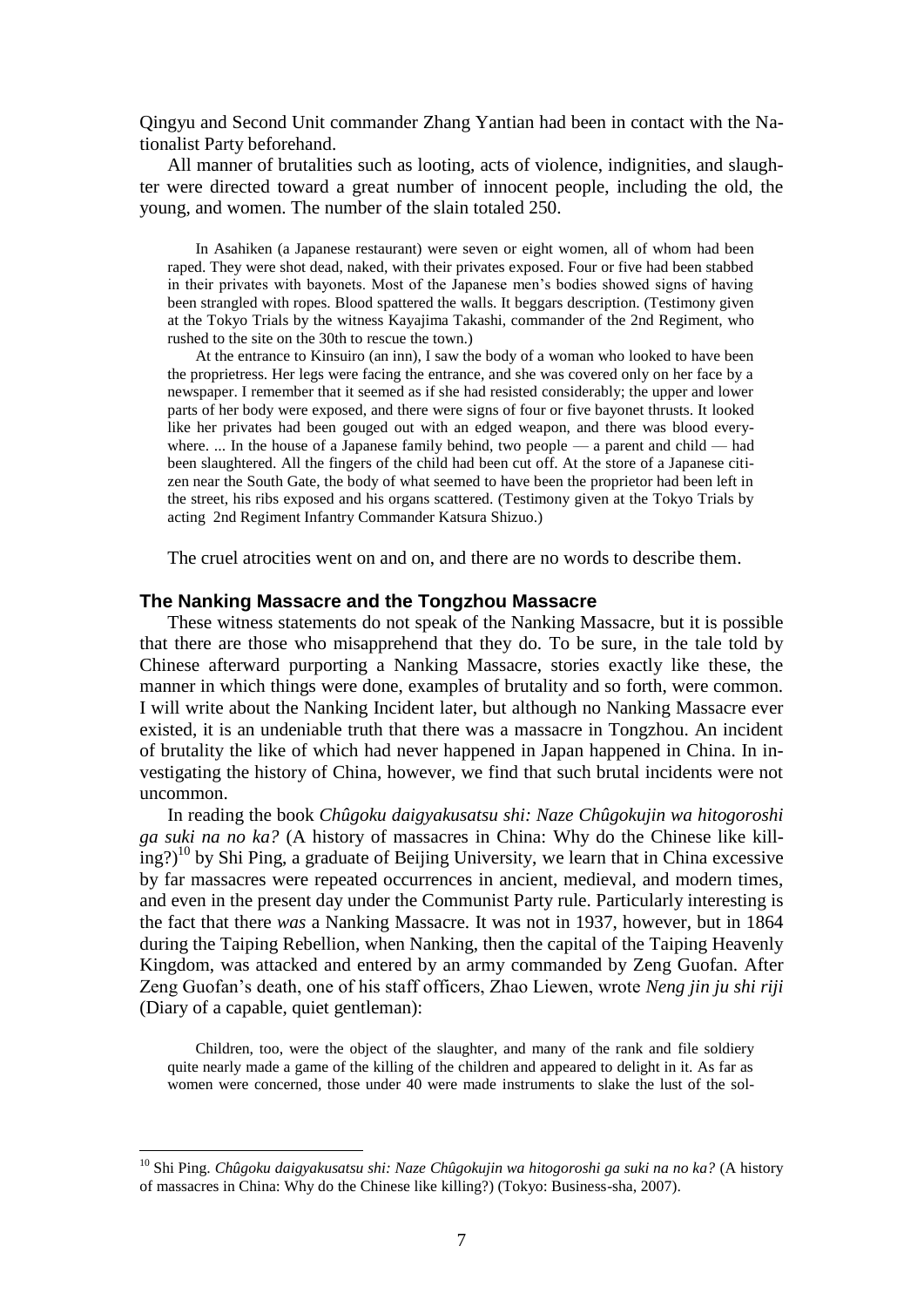diery, while those over 40 or those with unattractive faces were cut down indiscriminately with whatever came to hand.<sup>11</sup>

Notorious mass killings — a million slaughtered at the massacres in Sichuan, the massacre at Yangzhou, the massacres at Jiading, and on and on — fill the pages. Shi Ping's book is a must-read.

To repeat, no such incident ever took place in the entire history of Japan. Something with which the Japanese were totally unacquainted, and which the Chinese were vehemently saying had been the work of the Japanese, was the "Nanking Massacre." In other words, the "Nanking Massacre" was fabricated to indict the Japanese army; it was a tale made-up in imitation of the accounts of the mass killings that had occurred time and again in China as well in imitation of the recent massacre in Tongzhou which *they* had perpetrated. That is why it was a story that so closely resembled the conditions of the Tongzhou Incident.

I will later present evidence to show why there was no "Nanking Massacre," and why there could not have been one.

#### **The Funatsu peace initiative and the murder of Lt. Ôyama**

The Japanese army had gained total control of the Beijing-Tianjin district and its northern environs, but the general staff headquarters issued an order that the limit for their forces' advance should be retained at about 100 km south of Beijing. That was a point some 1,000 km away from Shanghai. The Japanese government's objective was to end the "North China Incident" and keep the conflict from spreading.

The Japanese people were enraged at the news of the Tongzhou Massacre. All the newspaper headlines were full of demands to "chastise the violent Chinese." Public opinion seethed against the unforgivable Chinese atrocity and voices grew louder demanding the government take resolute measures. There is one note that must be added here. Namely, the murder of Chinese workers, merchants, and businessmen by angry, rioting Koreans at the time of the Wanpaoshan Incident.<sup>12</sup> In contrast, there were Chinese workers, merchants, and businessmen in Kobe and Yokohama, but there were no incidences of attacks on the those in Japan. There was fury, but there was nothing resembling any retributive attacks.

The government, however, sticking with its non-expansion policy despite such atrocities and such an outraged public opinion, went along with the emperor's suggestions and drew up a peace plan<sup>13</sup> on Aug. 1, and receiving the assent of the foreign and army and navy ministers five days later, made the proposal to the Chinese. This peace proposal was a momentous, conciliatory document wherein most of the pending issues between China and Japan to that point (and in particular vested rights in north China) were renounced.

<sup>11</sup> *Ibid*., p. 182.

<sup>&</sup>lt;sup>12</sup> In May of 1931, over 200 Korean farmers settled in the town of Wanpaoshan. In July, more than 400 Chinese farmers attacked them with the backing of Chinese authorities. Japanese authorities set out to protect the Koreans. Furious at this incident, Koreans attacked Chinese merchants in Seoul, Sinuiju, and Pyongyang, killing 109.

<sup>&</sup>lt;sup>13</sup> Draft of cease-fire negotiations: (1) The Tanggu Truce, the He–Umezu Agreement, the Qin–Doihara Agreement, and any other extant military agreements in North China are cancelled. (2) Special areas will be established as demilitarized zones. (3) The administrations of Ji Dong and Ji Cha are to be terminated. (4) The strength of the Japanese forces stationed shall return to their *status quo ante bellum*. Draft of diplomatic relations: (1) China must recognize or accept(acquiesce) [the existence of the state of] Manchuria. (2) China and Japan will enter into an anti-Communist pact. (3) Repeal of the free flight of Japanese aircraft, etc. .....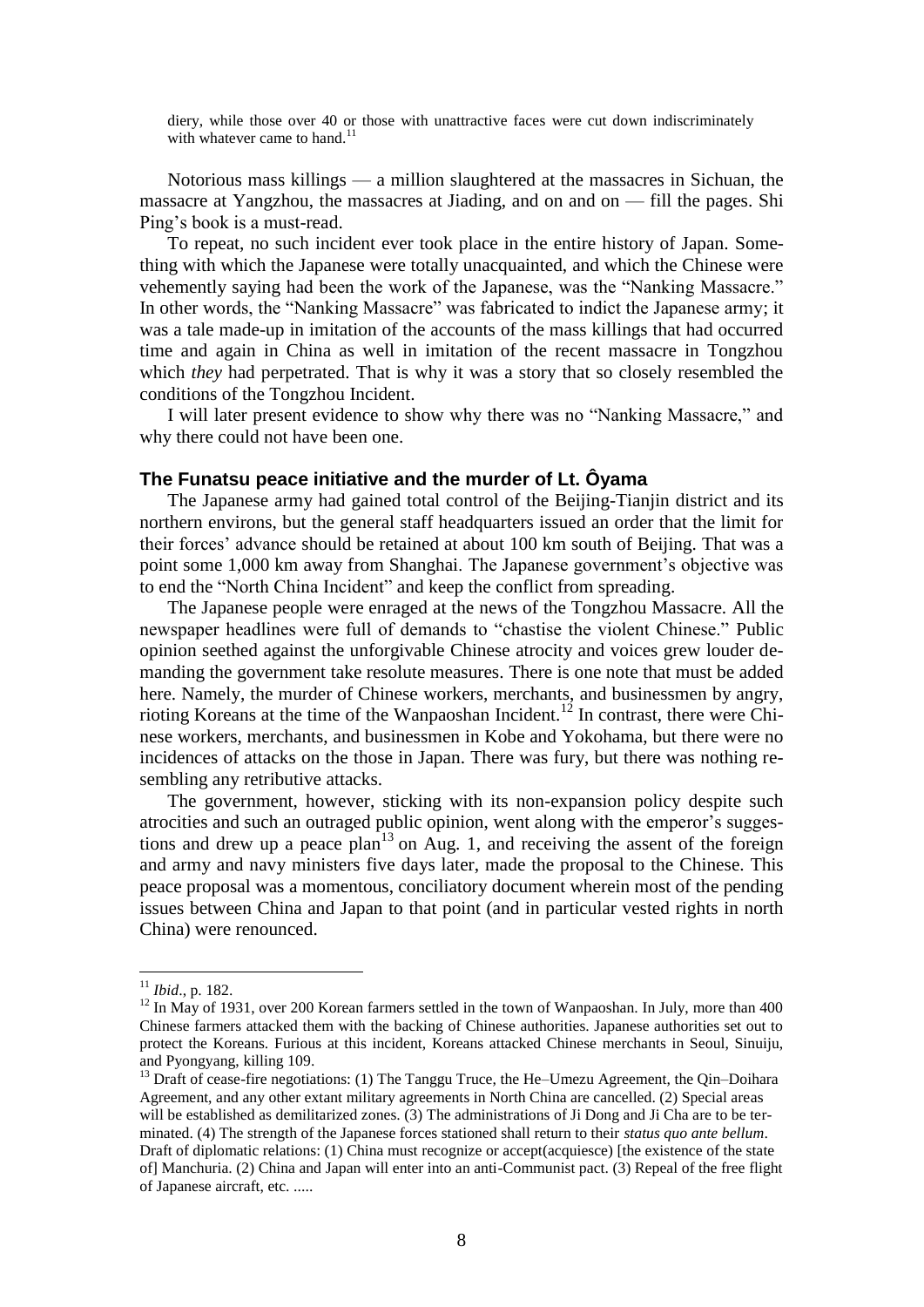Funatsu Tatsuichirô, formerly Japan's consul general in Shanghai and at that time the chairman of the board of the Spinning Association in China, was named to be the person responsible for the negotiations, so it came to be called the "Funatsu peace initiative".

Aug. 9, the day of the first meeting between Ambassador Kawagoe Shigeru and Gao Songwu, head of the Asia Office, was the day that Lt. Ôyama was killed. As I mentioned already, this was an act perpetrated by the Nanking and Shanghai Defensive Forces under the command of the crypto-Communist Zhang Zhizong to get Chiang Kai-shek's to fight the Japanese. It was also meant to be an obstruction to the peace process. As intended, then, peace negotiations collapsed.

#### **The secret Sino–Soviet non-aggression pact**

Chiang Kai-shek moved forward with preparations for war with Japan. While creating a central Chinese army and modernizing the equipment and training of fifty divisions under the direction of a corps of German military advisors led by Gen. Alexander von Falkenhausen, the Chinese prepared for war with the Japanese by building a solid defensive network in the Shanghai suburbs consisting of 20,000 bunkers which came to be called the "Seeckt Line" (named after Gen. Hans von Seeckt, the fourth leader of the German advisors). Chiang Kai-shek was cautious about starting a real war. He was not very much in sympathy with the jingoism of Zhang Zhizong and his ilk, but anti-Japanese sentiment was growing and the murder of Lt. Ôyama being a *fait accompli* added to the situation, so at last he decided to go to war.

The premier scholar of the recent history of the Republic of China, the late Prof. Lloyd E. Eastman of the University of Illinois, surmised that it was on Aug. 7, at a meeting where the top brass were assembled, that Chiang Kai-shek made the decision. ―Chiang Kai-shek was setting out on a great gamble, one which later would be argued as the greatest in his life." $14$ 

Something that may be considered a greater gamble than the one Chiang Kai-shek made then was China's secret agreement attached to the non-aggression pact,  $15$  concluded with the Soviet Union on Aug. 21. With this treaty, the following support was to be provided by the end of 1937: 360 planes, 200 tanks, 1,500 trucks, 150,000 rifles, 120,000 artillery shells, 60 million rounds of ammunition; and in addition, engineers and technical experts in each of these fields were to be sent to China. Negotiations for this treaty began swiftly, and it is assumed that the secret items were set in early August at the latest. This promise of military supplies from the Soviet Union had to have been reassuring to China, who, though they had a large army of 2.1 million, lacked the ability to manufacture aircraft and tanks and the like themselves. Setting aside the beginning of the hostilities, if the fighting were to be drawn out even a little longer, such supplies would become absolutely essential. Without them, Chiang Kai-shek would probably not have been able make the decision to go to war.

Indeed, it would seem that the Soviet Union had been pushing China toward war. As we can see from the Comintern orders, that was exactly in accordance with the goals of the Soviet strategy.

The actual situation in the Second Sino–Japanese War was that China relied entirely on Soviet military aid for first half of the war, and for the second half on British and American military aid to continue fighting. It was not because mainland China

<sup>14</sup> Lloyd E. Eastman, *Seeds of Destruction: Nationalist China in War and Revolution, 1937–1949* (NYC: Stanford University Press, 1984), quoted in Suzuki Akira, *Shin "Nankin daigyakusatsu" no maboroshi* (New illusions of the "Nanking Massacre") (Tokyo: Asuka Shinsha, 1999).

<sup>15</sup> Source: *The Lowdown* (New York: January, 1939), p. 18.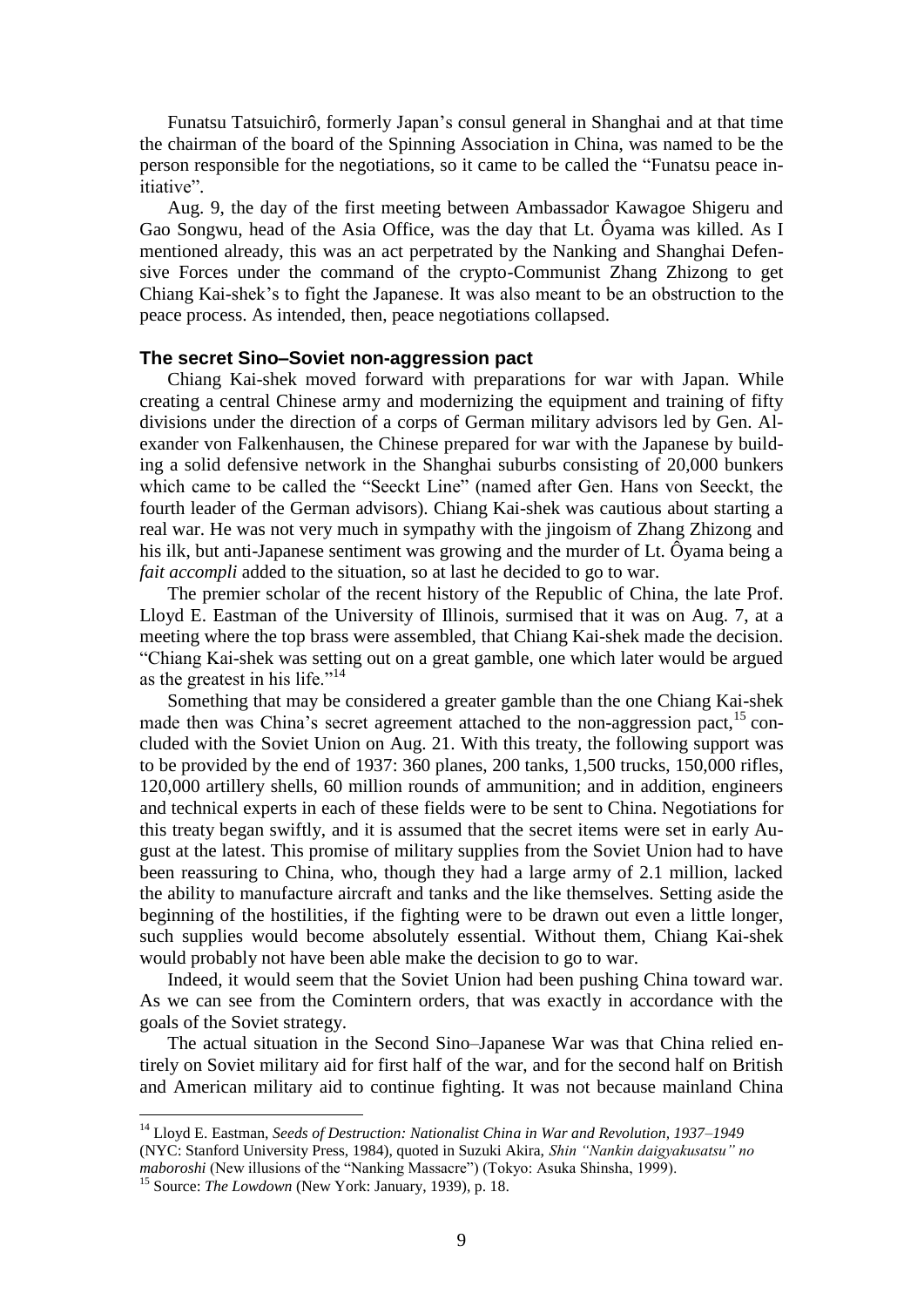was so huge that the conflict went on and on and became a quagmire, but rather because of the vast military assistance and intervention from the great powers. Still less was it because of Japanese aggression.

## **The naval landing force's struggle, and the dispatch of two army divisions**

On Aug. 13, the 30,000-strong elite Chinese force encircling the concession began its attack on the 4,200-man naval landing force stationed there. It is often said that the fighting leapt like a flame from northern China to Shanghai, but this is a manner of speaking that is considerably far removed from the truth. The Japanese forces in northern China did not move southward beyond their holding line, which was 1,000 km away from Shanghai. They were therefore no manner of threat in Shanghai at all. The battle in Shanghai was entirely the design of the Chinese who unilaterally started it, as *The New York Times* described it. On the 15th, Chiang Kai-shek ordered a nation-wide general mobilization, established a supreme command headquarters, and assumed the rank of commander-in-chief of all three branches of the military — the army, the navy, and the air force — for waging all-out war against Japan.

Since 4,200 troops could not protect 30,000 residents, Japan decided to dispatch two divisions to China on the 13th, and on the 15th the Shanghai Expeditionary Force under the command of Gen. Matsui Iwane was formed. Mobilization and transportation took almost ten days before they disembarked at Shanghai, however. Until then, the naval landing force in Shanghai had to hold out against attacks from an elite force nearly ten times their size. What might have happened if they had been beaten down and allowed a Chinese force to penetrate the concession had already been proven in Tongzhou. It would have been a second Tongzhou Massacre. There was a possibility that thousands — or even tens of thousands — of civilians might have been slaughtered.

One army division finally landed in Wusong near Shanghai on the 23rd. In those ten days, the small landing force had defended their position well. They fought amazingly bravely, and thereby were able to prevent a massacre in Shanghai. Due to the over 20,000 bunkers and defensive positions, the army forces that landed on the mainland became embroiled in a desperate campaign against nearly 300,000 Chinese soldiers. With the gradual drive forward by the reinforcement of three divisions, the Japanese couldn't avoid enduring heavy losses. Casualties ultimately totaled more that 41,000 killed and injured — the heaviest losses Japan had sustained since the campaign for Port Arthur during the Russo–Japanese War. On Nov. 5, the Japanese 10th Army Corps landed at Hangzhou Bay in a surprise assault planning to cut the Chinese army off from behind. The Chinese army immediately collapsed and made for Nanking in a rout.

Chiang Kai-shek was not receptive to peace negotiations through the intermediation of German ambassador Oskar Trautmann and continued the resistance, so to bring the war to an end it was going to be necessary to occupy the strategic base that was Nanking. On Dec. 1, Gen. Matsui, now commander of the Central Chinese Area Army (the Japanese Central Chinese Area Army having been formed by combining the Shanghai Expeditionary Force and the 10th Army), was ordered to take Nanking. He pursued the fleeing Chinese army and on Dec. 9, after achieving the encirclement of Nanking, issued demands for the city to surrender.

## **The capture of Nanking and the so-called massacre**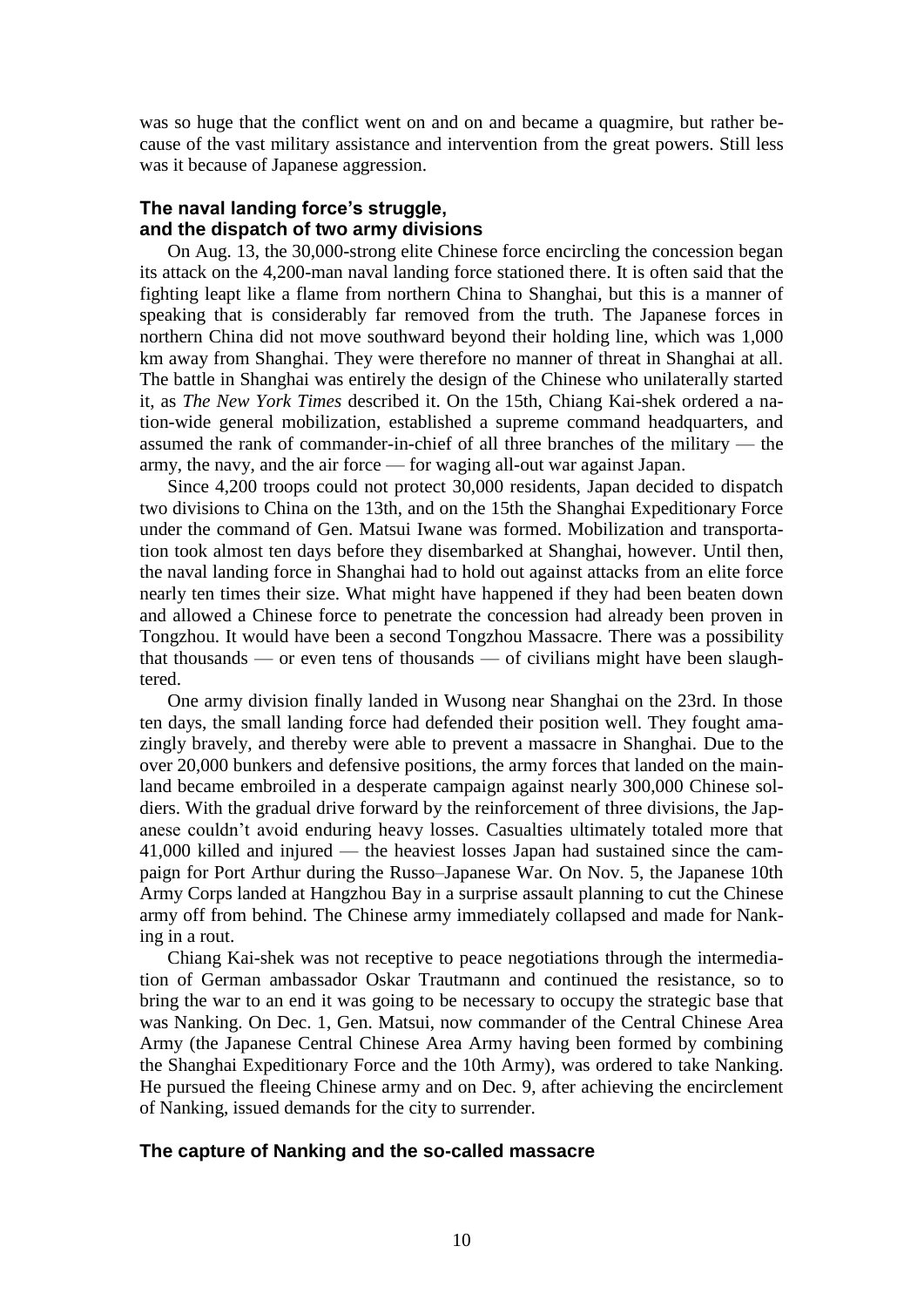After confirming that the 24-hour deadline for a reply had passed, the Japanese army commenced its attack. At the peak of the hard fighting on the 12th, Japanese forces were on the verge of breaking into the city. Despite not having given withdrawal orders to his subordinates, Tang Shengzhi, the commander of Nanking's defenses, fled the city on the night of the 12th, abandoning it and his men. There was a great deal of chaos inside the city with the defending forces making their confused escapes, "friendly fire" going on at the Yijiang Gate (the shooting deaths of fleeing Chinese soldiers by their supervising unit), etc. When the Japanese forces entered Nanking on the 13th, most of the defenders had fled so there was virtually no fighting inside the city. Those soldiers who had been too late to escape fled into to the Safety Zone, later becoming the seeds of the problem.

The entire Japanese force did not enter the city. Rather, a selected portion of each unit entered Nanking, so there was absolutely no disorder in the city. This is what was reported by the more than 100 journalists and cameramen who entered the city at the same time.

Instead, what the soldiers of the units that entered Nanking were concerned about was that the city was silent as a graveyard and there wasn't a soul in sight. This is all written in the soldiers' diaries and so on. This was as it had to be, as virtually all of townsfolk of Nanking — totaling  $200,000$  — had assembled in the "Safety Zone," which was overseen by the International Committee. There were no townsfolk anywhere outside the Safety Zone.

The International Safety Zone Committee left an English-language record of their activities. An agency of the Guomindang edited it and published it as *Documents of the Nanking Safety Zone* by Kelly & Walsh Co. in Shanghai.

As the International Committee (headed by the German John Rabe) had American missionaries as its core, anti-Japanese sentiment was thick, but the following things, which they wrote in the *Documents*, are extremely important:

- 1) The population of Nanking at its fall was 200,000. Afterward throughout the month of December it *remained* 200,000, but a month after the city's fall, on Jan. 14, the number is recorded as 250,000. This is absolute proof that there had been no massacre of any sort.
- 2) In a list of the complaints of the townsfolk, twenty-six instances of murder were brought up. Only *one* of those, however, had an eyewitness, and that one had a deliberately appended note stating that it had been a lawful killing. The Safety Zone was about the same size as New York's Central Park, and 200,000 people were gathered there. If there had been a massacre it could not have happened without being seen, but there were no eyewitnesses to any massacre.

Exactly how false the so-called massacre was can be explained with just these two points. For those who need more, to add another thing, there is a document bearing a ―top-secret‖ stamp titled *An Overview of Propaganda Operations of the International Information Division of the Central Propaganda Bureau of the Nationalist Party: from 1938 to April 1941*, that was discovered in the Guomindang Historical Documents Archive in Taipei.<sup>16</sup> This was an internal document of the Guomindang, so any hints of propaganda within it are slim. It says that the International Propaganda Office invited foreign correspondents in Hankou to press conferences 300 times during the eleven months encompassing the Battle for Nanking. In the press conferences, called

<sup>16</sup> Higashinakano Shudô, *Nankin jiken: Kokumintô gokuhi bunsho kara yomitoku* (The Nanking Incident: Decoding it from the top-secret documents of the Guomindang) (Tokyo: Sôshisha, 2006).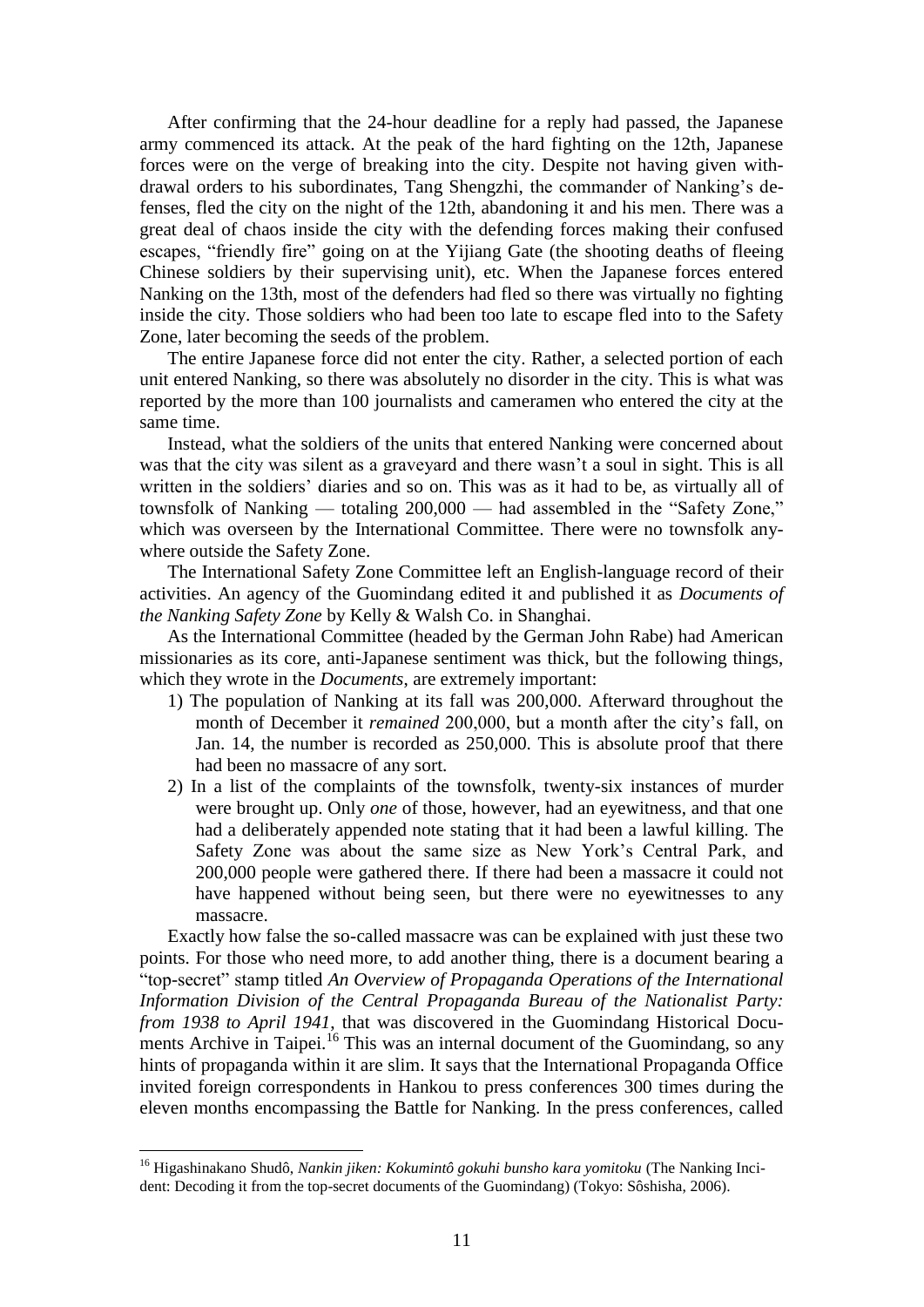to criticize the Japanese forces, not even *one time* was there any talk of a massacre of civilians or the unlawful execution of prisoners in Nanking. If there had in truth been a massacre, would they really have said nothing about it? It is, of course, impossible.

In short, the Nanking Massacre was nothing more than a trumped-up lie put forth when Japan were unable to substantially resist the American military occupation. It is simply pathetic and stupid that with such a lie as this people still talk as if the massacre was a given. To put a stop to such foolishness, the Committee for the Examination of the Facts about Nanking (Kase Hideaki, chair; Fujioka Nobukatsu, secretary general) presented an open letter of inquiry to President Hu Jintao of China when he came to Japan. It was disseminated to the world via press conferences and the Internet. (It appears on the website for the Society for the Dissemination of Historical Fact in Japanese, Chinese, and English. The English version is available at http://www.sdh-fact. com/CL02\_3/17\_S1.pdf) It comes as no surprise that Hu Jintao has yet to respond to it. That is because he *cannot* respond to it. With this, the issue of Nanking has been settled.

### **Peace conditions after the Nanking occupation and Japan's posture toward China**

On Dec. 22, after Nanking was occupied, the Japanese government decided once again to try for terms of peace mediated through the good offices of Germany's ambassador to China, Oskar Troutmann. The following four points were the basic terms:

- 1) China would renounce pro-Communist, anti-Japanese, and anti-Manchurian policies, and would cooperate with Japan and Manchuria's anti-Communist policies.
- 2) Demilitarized zones will be established in required regions, and special organizations will be established.
- 3) Close economic agreement will be executed among the three countries of China, Japan, and Manchuria.
- 4) China would pay reparations to Japan.

The clause on reparations was not included in the peace talks before the occupation of Nanking, but it was included after taking into account the demands for it by the Japanese people. Even so, one cannot say that these are particularly severe conditions. These are not demands for a piece of territory or for certain special rights or interests. Instead, it mentions formalizing a relationship of economic cooperation. It also speaks of collaborative anti-Communism; but since Chiang Kai-shek was anti-Communist from the start, this item can hardly be said to be a harsh one. It was just that there was no way the Soviet Union (China's greatest supporter) and the Communist Party would accept this one.

Chiang Kai-shek didn't go for the agreement probably out of concerns with his relationship with the Soviet Union and the Communist Party, as well as his relationship with America and Great Britain. Even when the deadline for his reply, Jan. 12, was reached, he did not respond. China's actions were apparently intended to just prolong the process, however, and the leaders of Japan's government — prime minster, Konoe Fumimaro, foreign minister, Hirota Kôki, and others, facing down strong opposition from the army's general staff headquarters — declared on the 16th, "We will no longer deal with the government of Chiang Kai-shek," and cut off negotiations. It is possible that there was some influence here by one of Konoe's close associates, Ozaki Hotsumi, who was a covert operative of the Comintern. It is also possible, however, that this decision was made to curry favor with a public who viewed China as insolent.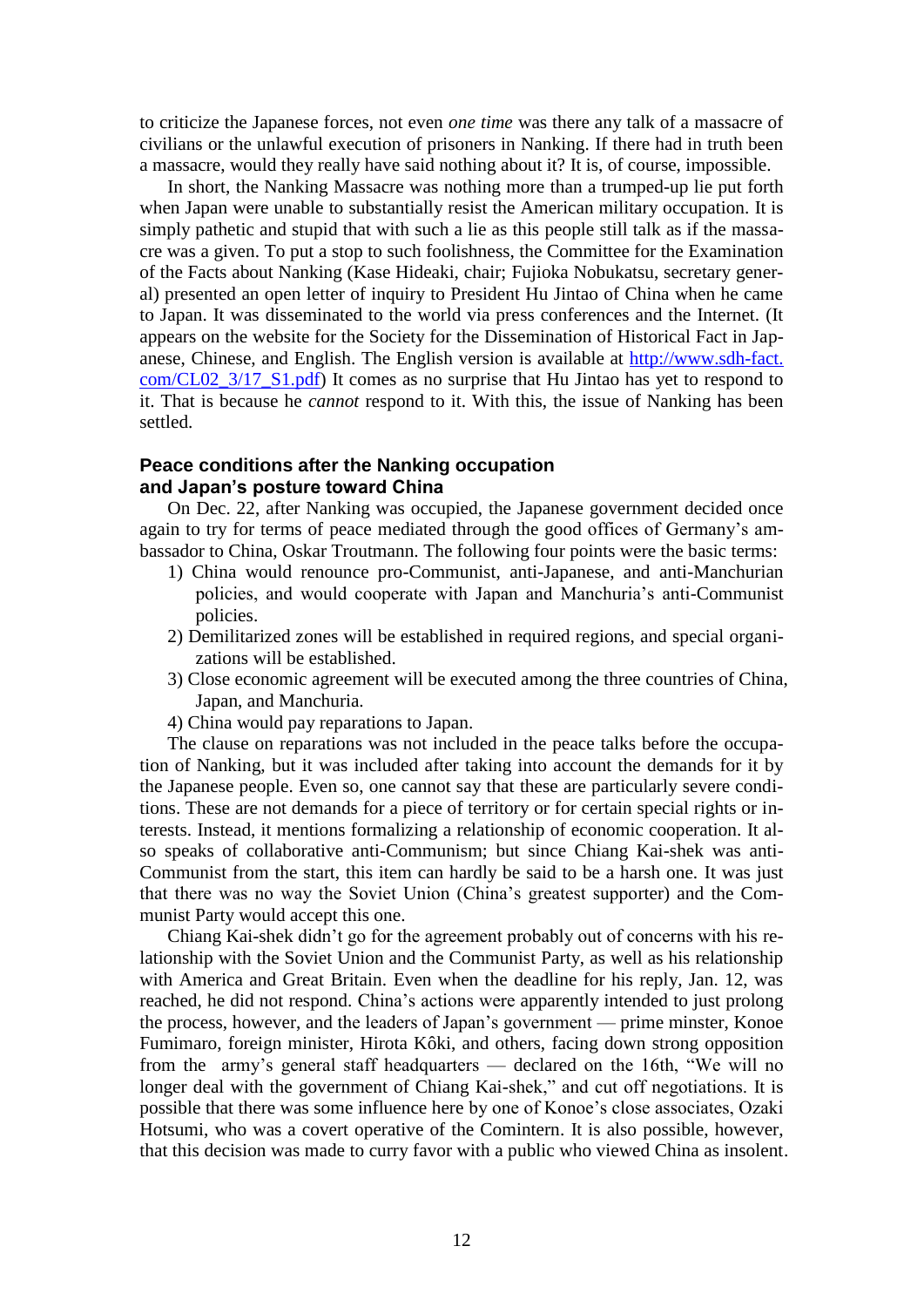As a result, Japan was pulled into a protracted war against the government of Chiang Kai-shek, but calling this Japan's aggressive war is a total injustice. First, the Marco Polo Bridge Incident had been an event orchestrated by the Communist Party, and it had also been the Communists who expanded the conflict, based on the directive to "stubbornly avoid localized resolutions and instead lead the way to full-scale conflict between China and Japan." It had been Chiang Kai-shek's government who rebuffed the Japanese peace proposals amidst growing anti-Japanese sentiment and set the course for full scale war in Shanghai. The war was something that had been entirely caused by China. Afterward, Japan again proposed peace, but had been flatly refused. The onus for this is primarily on the Chinese. The result was that the war went on. No matter how one looks at it, calling *that* aggression is undeserved. According to international law the aggressor is the one making lawless attacks — even if it is within China's territory.

There was Konoe's declaration, "We will no longer deal with the government of Chiang Kai-shek," but in November that year came the second Konoe declaration, and in December yet a third Konoe declaration appealing for peace.

1) Second Konoe declaration "The establishment of a new order in East Asia" (Nov. 3, 1938)

Calling for international justice, joint anti-Communism, and economic cooperation with the three countries of Japan, Manchuria, and China.

2) Third Konoe declaration (Dec. 22, 1938)

Three necessary fundamentals: good neighborly friendship, joint defense, and economic cooperation.

It may be fair to say that the declaration was belated. Still, where in these declarations can one find any aggression toward China, or any intention to control China? Was not the problem in fact Chiang Kai-shek's stubbornness in not taking peace and instead choosing to rely on support from powerful nations — first the Soviet Union, and then America and Great Britain?

Because of this obstinacy, ultimately, he was undone by the Communists and faced with having to flee to Taiwan. The Second Sino–Japanese was not a war of Japanese aggression.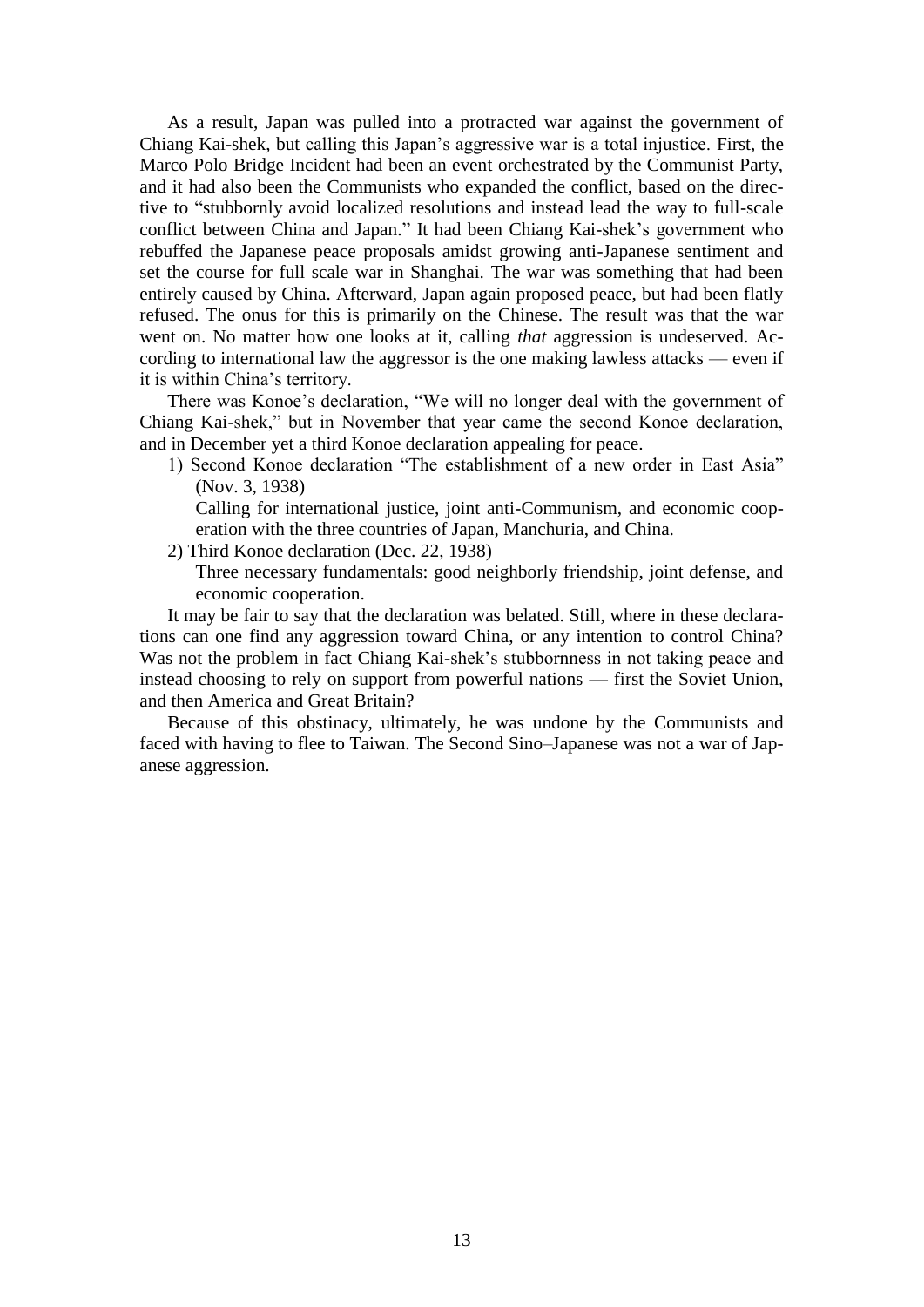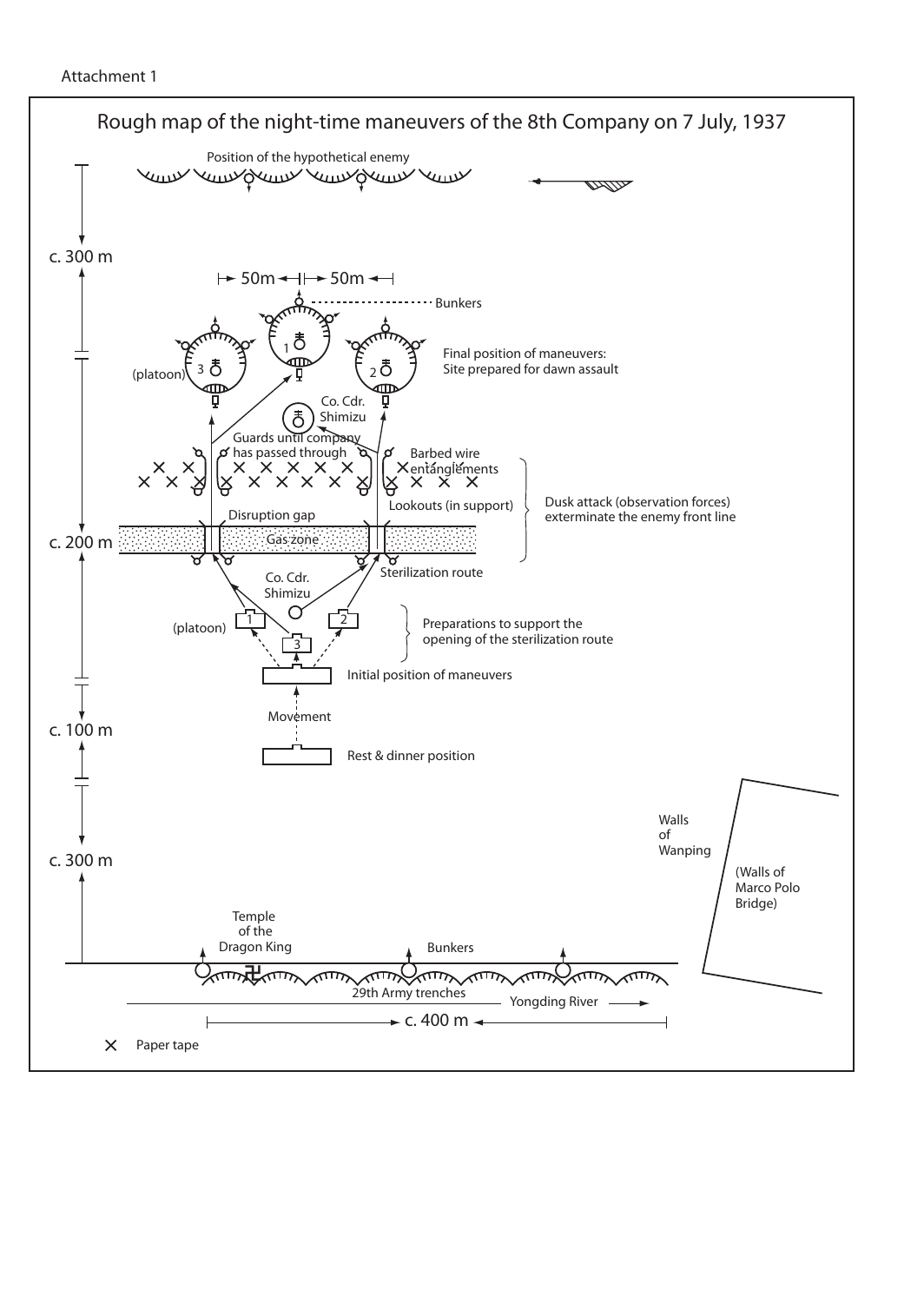## **Attachment 2.**

# **OPEN QUESTIONS FOR HIS EXCELLENCY HU JINTAO, PRESIDENT OF THE PEOPLE'S REPUBLIC OF CHINA**

# May 5, 2008

As enthusiastic supporters of friendly relations between Japan and the PRC, we would like to extend the warmest of welcomes to President Hu Jintao on the occasion of Your Excellency's visit to Japan.

For some years, our organization has been engaged in an investigation into the events that transpired in Nanking in connection with the Battle of Nanking, which took place in December 1937. We are profoundly concerned about the PRC's position on and approach to these events. Additionally, we are exceedingly uncomfortable with the duplicity of the PRC in its pursuit of friendship with Japan on the one hand, and actions that are most unfriendly in nature — the expansion and renovation of the Nanjing Massacre Memorial Hall in 2007 — on the other. Recent research has proven that there is absolutely no basis for the claim that there was a massacre in that city. We respectfully request Your Excellency's responses to five important questions, which follow.

- 1. Chinese Communist Party Chairman Mao Zedong never referred to a massacre in Nanking. He made exactly one mention of the Battle of Nanking during a lecture delivered at Yan'an six months after the conflict, reproduced in *On Protracted War*. Chairman Mao criticized the Japanese for failing to annihilate Chinese troops after having surrounded them. If there had been slaughter in Nanking of a magnitude so great (300,000 civilian victims) as to prompt the description "holocaust of the century," there is not the slightest chance that he would have been silent on the matter. What are Your Excellency's thoughts on the facts presented here?
- 2. In November 1937, during the Second United Front and prior to the Battle of Nanking, the Nationalist Party established a new section at the Central Propaganda Bureau — the International Propaganda Section. We would like to direct Your Excellency's attention to a top-secret document entitled "Outline of International Propaganda Operations," which states that the International Propaganda Section held 300 press conferences in Hankou between December 1, 1937 and October 24, 1938 (a period that includes the Battle of Nanking); they were attended by 35 foreign journalists and diplomats, on the average. How does Your Excellency explain the fact that not once during any of these 300 conferences was a statement or announcement made to the effect that a massacre had been perpetrated, or that prisoners of war had been unlawfully killed in Nanking? Does Your Excellency, too, find these circumstances extraordinary?